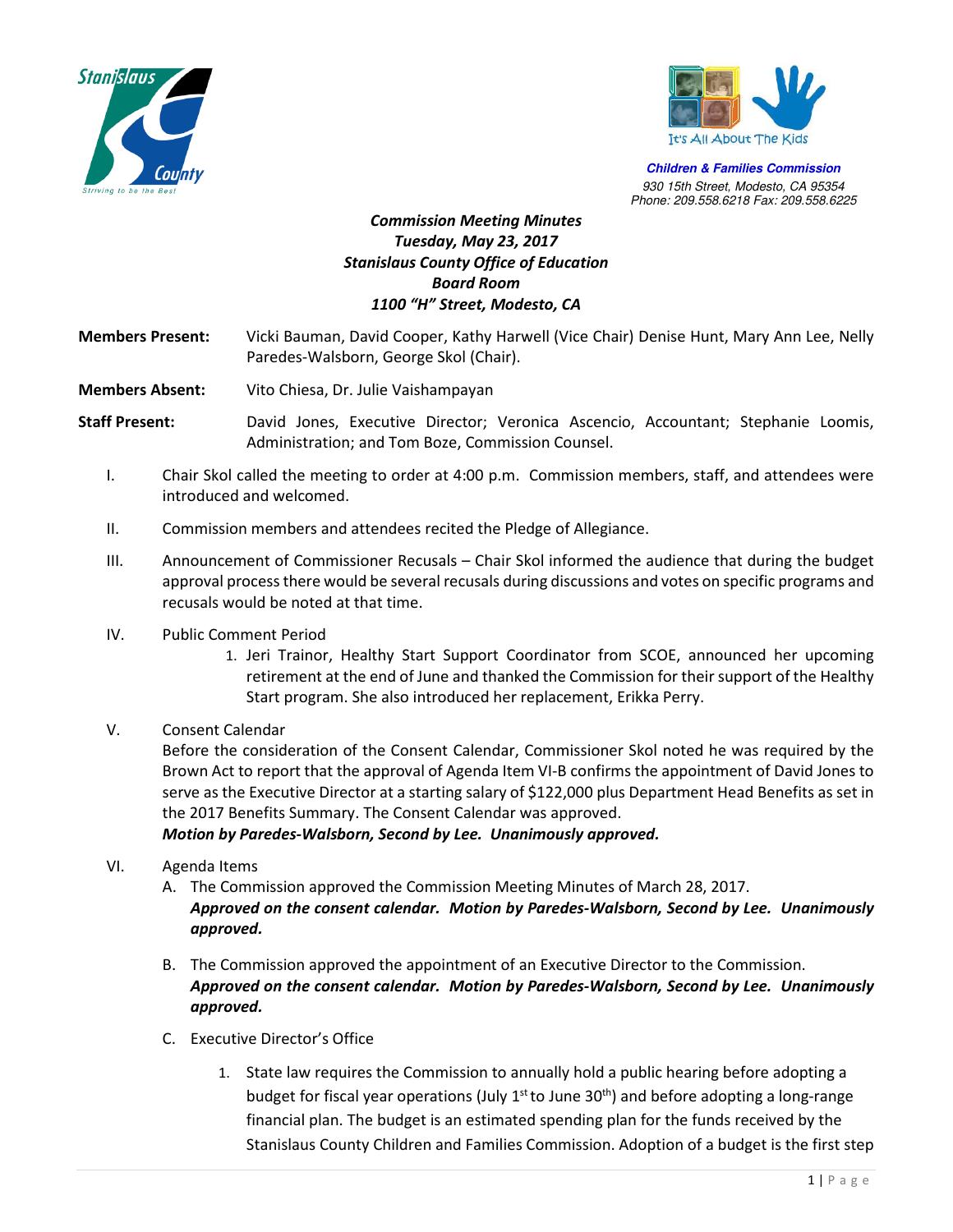in authorizing expenditures to contractors. However, before funds can be disbursed, a contract must be executed between the Commission and the program operator.

By law, the Stanislaus County Board of Supervisors does not have statutory authority to alter, amend, or approve the Commission's budget. The Commission's budget appears in the Stanislaus County budget as an informational item so the Auditor has a legal basis to make Commission expenditures. The filing date for submitting proposed budgets to the County was March 27, 2017. A budget totaling \$7,207,107 was submitted to the CEO's office in order to meet the County's deadline. The purpose of the budget submitted to the County was to act as a placeholder until the Commission adopts its budget. Any budget approved by the Commission at this meeting or at subsequent meetings will be incorporated into the County's 2017-2018 budget.

Some of the significant assumptions contained in the budget and long range financial plan include:

- Budgeted revenues are estimated to decrease 10% (\$477,323) between the 2016-2017 budget and the 2017-2018 budget. The decrease is estimated to be 16.8% (\$850,780) below the projected 2016-2017 year end actual revenue. The projected decrease is due to:
	- $\circ$  The impact of Proposition 56 which created an additional \$2 tax on a pack of cigarettes, and to the change of the legal age to purchase tobacco products from 18 to 21. It is anticipated the backfill of this significant decrease of revenue will be received from the State during the 2018-2019 budget year, as backfill is based on the prior year's actual revenue. Declines in revenue are projected to continue in the long range model.
- Budgeted expenses remain relatively flat with a slight increase of \$28,333, from \$7,178,774 in the 2016-2017 budget to \$7,207,107 in the 2017-2018 budget. This would allow the Commission to maintain current service levels.
	- $\circ$  For 2017-2018, a \$508,470 contingency has been established. No funds will be spent from Contingency without the approval of the Commission.
	- o Staff salaries are projected to increase by 2.3% in 2017-2018.
- Total 2017-2018 contracts and programs are budgeted at \$6,036,454, which is the same as the fiscal year 2016-2017 budget.
	- o The Commission will have 20 contracts with service providers. This is one fewer than the prior year as the Patterson Unified School District will continue to provide Kinder Transition services, but without a contract with the Commission. They are not seeking Commission reimbursement for their program services.
	- o While not impacting the Children and Families Commission budget, it is important to note our partners at the Community Services Agency (CSA) are investing an additional \$400,000 per year over the next three-years toward Family Resource Center Differential Response services.

*Family Resource Center (FRC)/Differential Response (DR) Contract Awards:* 

The Children and Families Commission, in partnership with CSA, issued Request for Proposal (RFP) #17-17-FQ on March 2, 2017, for the provision of services to children by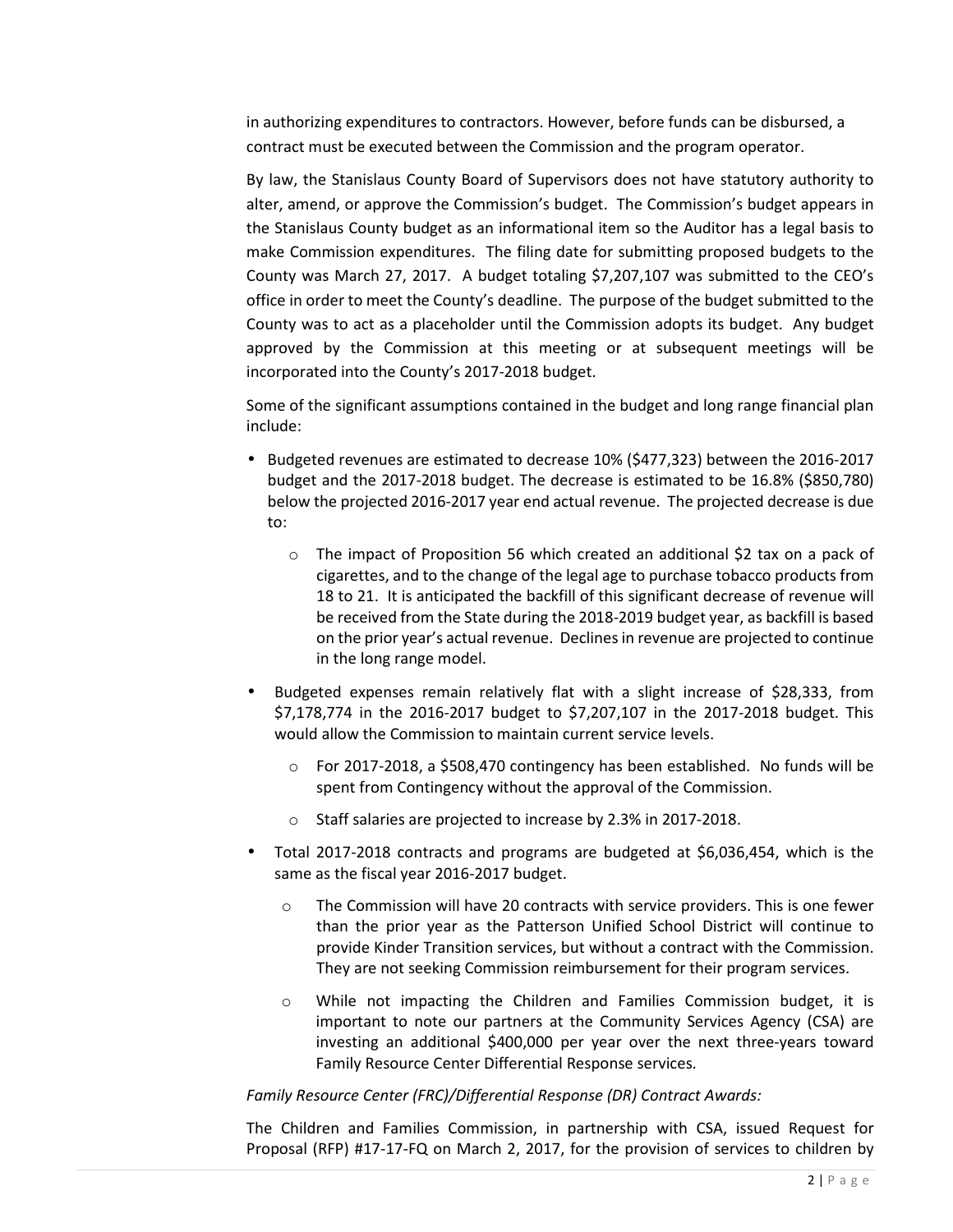Family Resource Centers (FRCs) in seven geographic areas of Stanislaus County for a threeyear period. The RFP was designed to identify contractors who will provide family support, strengthen program services at the community or neighborhood level, and promote child abuse/neglect prevention and early intervention programs through the Differential Response (DR) approach.

CSA is allocating \$900,000 annually (a total of \$2,700,000) to fund FRC/DR services for a three-year period. This is an increase from the \$500,000 annual contribution they have been making. The Children and Families Commission will contribute up to \$1,559,357 per year (a total of up to \$4,678,071) for a three-year period. The CFC contribution is consistent with previous annual contract commitments. The combined total funding for the threeyear contract period is up to \$7,378,071 to provide services in seven geographic areas covering all of Stanislaus County for FRC/DR services.

Priority was given to proposals promoting, encouraging, and developing collaboration between community-based organizations in targeted areas. A review panel of three members reviewed each proposal based on the information set forth in the Request for Proposals packet.

The following table summarizes successful proposers and the amount recommended for appropriations for proposer for each of the next three fiscal years. The contracts authorized will be three party contracts between the Commission, CSA, and the contractor.

|                                  | TOTAL                  | \$2,459,357 | $$1,559,357**$ |
|----------------------------------|------------------------|-------------|----------------|
| <b>Center for Human Services</b> | Oakdale/Riverbank      | $$232,503*$ | \$158,847      |
| Sierra Vista                     | Hughson                | $$202,201*$ | \$147,135      |
| Sierra Vista                     | North Modesto/Salida   | $$560,523*$ | \$311,147      |
| Parent Resource Center           | <b>Central Modesto</b> | $$619,124*$ | \$350,457      |
| <b>Center for Human Services</b> | Ceres                  | $$264,431*$ | \$163,418      |
| <b>Center for Human Services</b> | Westside               | $$294,057*$ | \$237,938      |
| AspiraNet                        | Turlock                | $$286,518*$ | \$190,415      |

\* These amounts reflect the maximum contract value for each agency.

\*\* The total of the Commission's share is the maximum amount that will be spent on the FRC/DR program by the Commission. Individual contractor amounts are estimates. While actual contractor expenses paid by the Commission may vary from these estimates, total Commission expenditures will not exceed \$1,559,357 annually.

*After the presentation, Chair Skol opened the public hearing at 4:20 p.m. to obtain comments from the audience. Hearing no comments, Chair Skol closed the hearing at 4:21 p.m.* 

Commissioner Bauman made a motion to:

- 1. Approve the recommendations on page 10 of the agenda packet
- 2. Approve the concept of a \$2,459,357 FRC/DR initiative with CSA with the Commission's share of the program not to exceed \$1,559,357 in 2017-2018
- 3. Approve the following contract allocation recommendations on page 14 of the agenda packet and authorize the ED to negotiate and execute the contracts:

| Program / Agency             | Line    | Amount    |
|------------------------------|---------|-----------|
| The BRIDGE (Sierra Vista)    | Line 9  | \$185,000 |
| <b>Family Justice Center</b> | Line 13 | \$101,530 |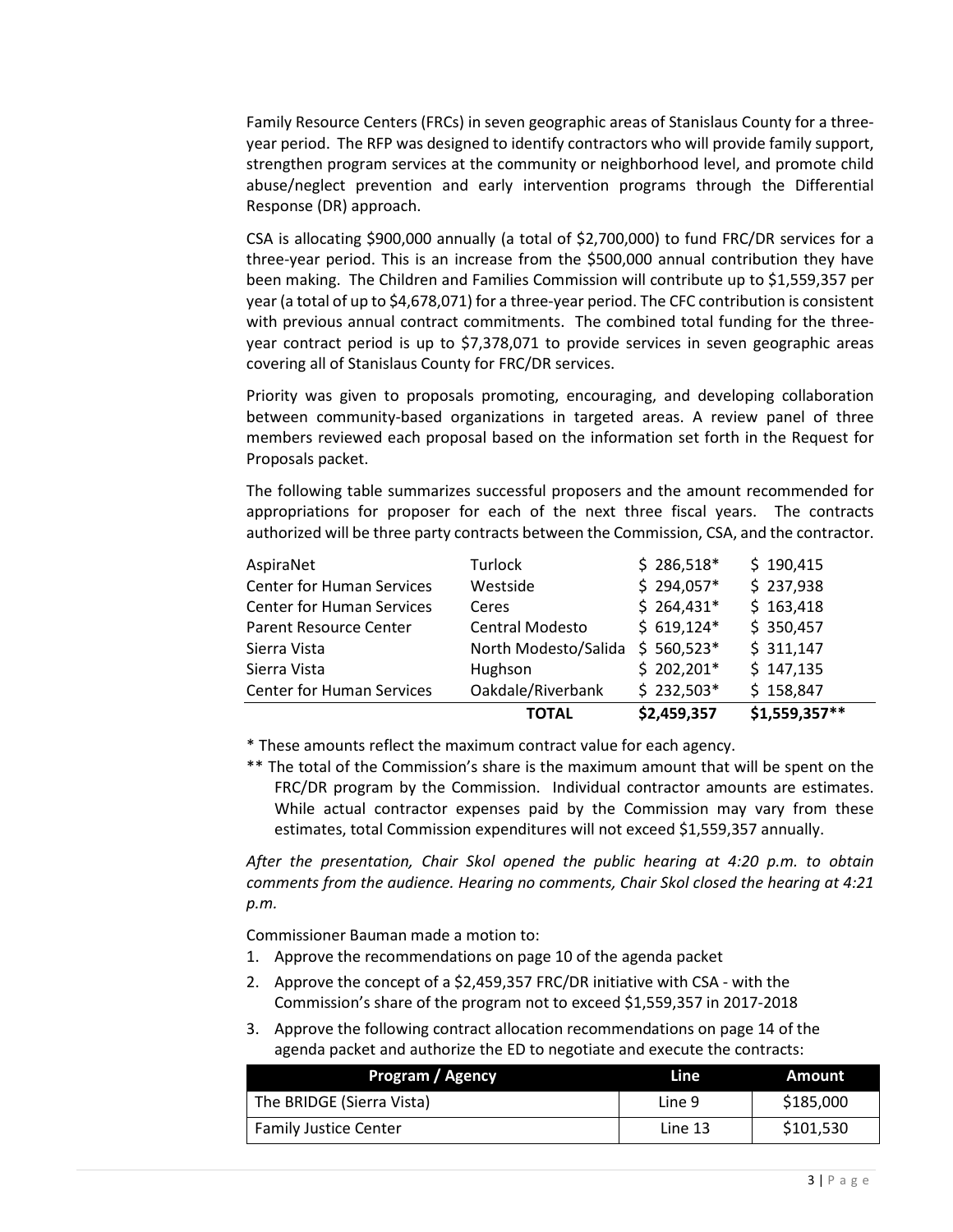| La Familia Counseling Program (El Concilio)        | Line 14 | \$98,000    |
|----------------------------------------------------|---------|-------------|
| Zero to Five Early Intervention Partnership (BHRS) | Line 15 | \$1,523,009 |
| Kindergarten Readiness Program                     |         |             |
| Keyes (Keyes Unified)                              | Line 16 | \$10,000    |
| Riverbank (Riverbank Unified)                      | Line 17 | \$20,000    |

4. Approve a \$2,459,357 FRC /DR initiative with the Community Services Agency (CSA), with the Commission's share of the program not to exceed \$1,559,357 in 2017-2018. Authorize the ED to sign 3-way contracts with CSA and the following agencies in the following contract amounts:

| Program / Agency                                                      | <b>Total Contract</b><br><b>Amount</b> | <b>Commission</b><br><b>Share</b> |
|-----------------------------------------------------------------------|----------------------------------------|-----------------------------------|
| Ceres Partnership for Healthy Children<br>(Center for Human Services) | \$264,431                              | \$163,418                         |
| Hughson FRC (Sierra Vista)                                            | \$202,201                              | \$147,135                         |
| N. Modesto / Salida FRC (Sierra Vista)                                | \$560,523                              | \$311,147                         |
| Oakdale / Riverbank FRC (Center for Human Services)                   | \$232,503                              | \$158,847                         |
| Parent Resource Center for Central Modesto                            | \$619,124                              | \$350,457                         |
| Turlock FRC (AspiraNet)                                               | \$286,518                              | \$190,415                         |
| Westside FRC (Center for Human Services)                              | \$294,057                              | \$237,938                         |
| Total                                                                 | \$2,459,357                            | \$1,559,357                       |

#### *Motion by Commissioner Bauman, Second by Commissioner Hunt. Unanimously approved. Motion carried: 7-0*

*Prior to the next motion being made, Commissioner Harwell announced her recusals and left the room.* 

Commissioner Cooper made a motion to:

1. Approve the following contract allocation recommendation on page 14 of the agenda packet and authorize the ED to negotiate and execute the contract:

| Program / Agency                              | Line.  | Amount   |
|-----------------------------------------------|--------|----------|
| 211 Project (United Way of Stanislaus County) | Line 1 | \$80,000 |

*Motion by Commissioner Cooper, Second by Commissioner Lee. Unanimously approved. Motion carried: 6-0. Abstained: 1 (Harwell)* 

*Prior to the next motion being made, Commissioner Harwell returned and Commissioner Skol announced his recusals and left the room.* 

Commissioner Bauman made a motion to:

1. Approve the following contract allocation recommendations on page 14 of the agenda packet and authorize the ED to negotiate and execute the contracts:

| Program / Agency                         | Line    | Amount    |
|------------------------------------------|---------|-----------|
| Children's Crisis Center                 | Line 11 | \$460,000 |
| Court Appointed Special Advocates (CASA) | Line 12 | \$60,000  |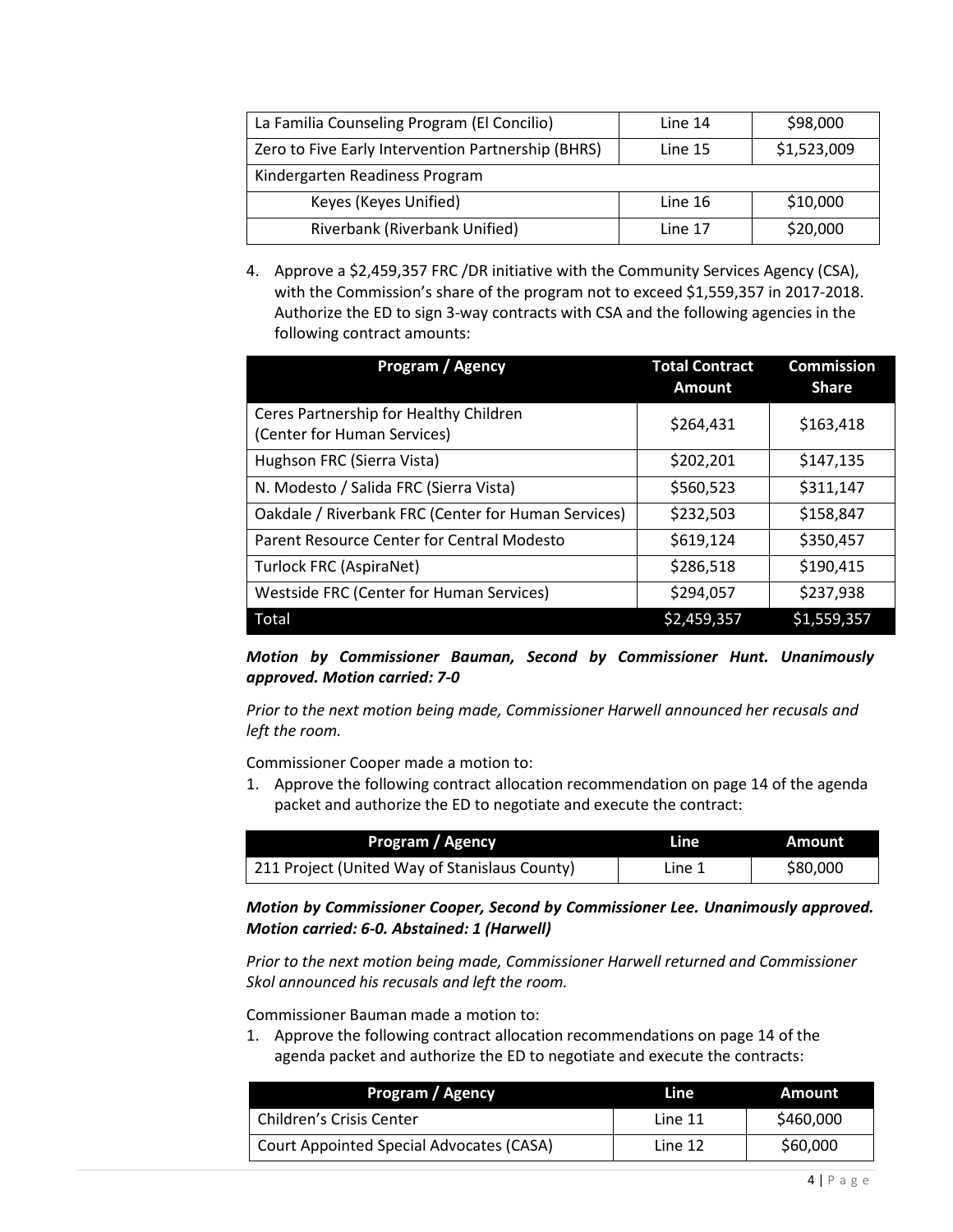### *Motion by Commissioner Bauman, Second by Commissioner Hunt. Unanimously approved. Motion carried: 6-0. Abstained: 1 (Skol)*

*Prior to the next motion being made, Commissioner Skol returned and Commissioner Bauman announced her recusals and left the room.* 

Commissioner Harwell made a motion to:

1. Approve the following contract allocation recommendations on page 14 of the agenda packet and authorize the ED to negotiate and execute the contracts:

| <b>Program / Agency</b>      | Line    | Amount    |
|------------------------------|---------|-----------|
| Healthy Start Sites (SCOE)   | Line 10 | \$416,020 |
| Healthy Start Support (SCOE) | Line 22 | \$82,378  |

*Motion by Commissioner Harwell, Second by Commissioner Cooper. Unanimously approved. Motion carried: 6-0. Abstained: 1 (Bauman)* 

*Prior to the next motion being made, Commissioner Bauman returned and Commissioner Lee announced her recusals and left the room.* 

Commissioner Cooper made a motion to:

1. Approve the following contract allocation recommendations on page 14 of the agenda packet and authorize the ED to negotiate and execute the following contracts:

| <b>Program / Agency</b>                                     | Line    | <b>Amount</b> |
|-------------------------------------------------------------|---------|---------------|
| Healthy Cubs (Health Services Agency)                       | Line 19 | \$50,000      |
| Perinatal Home Visitation - HBO (Health Services<br>Agency) | Line 20 | \$1,339,160   |
| Dental Education (Health Services Agency)                   | Line 21 | \$30,000      |

*Motion by Commissioner Cooper, Second by Commissioner Paredes-Walsborn. Unanimously approved. Motion carried: 6-0. Abstained: 1 (Lee)* 

*Following the vote, Commissioners Lee returned to the room.* 

2. Section 130140 of the California Health and Safety Code requires that each county commission conduct an annual review of their strategic plan. Should a Commission decide to adopt a strategic plan or amend its existing strategic plan, at least one public hearing is to be held before a plan or an amendment to a plan is adopted. The 2015-2017 Strategic Plan was adopted by the Stanislaus County Children and Families Commission on December 9, 2014.

As part of the Strategic Plan annual review, staff shared a comparison of the data reported in the Plan when it was published and current figures.

Commissioners discussed the Plan and thanked Stephanie Loomis for her presentation and leading the Commission through its review of the 2015-2017 Strategic Plan.

D. Committee Reports – *Approved on the Consent Calendar. Motion by Paredes-Walsborn, Second by Lee. Unanimously approved.*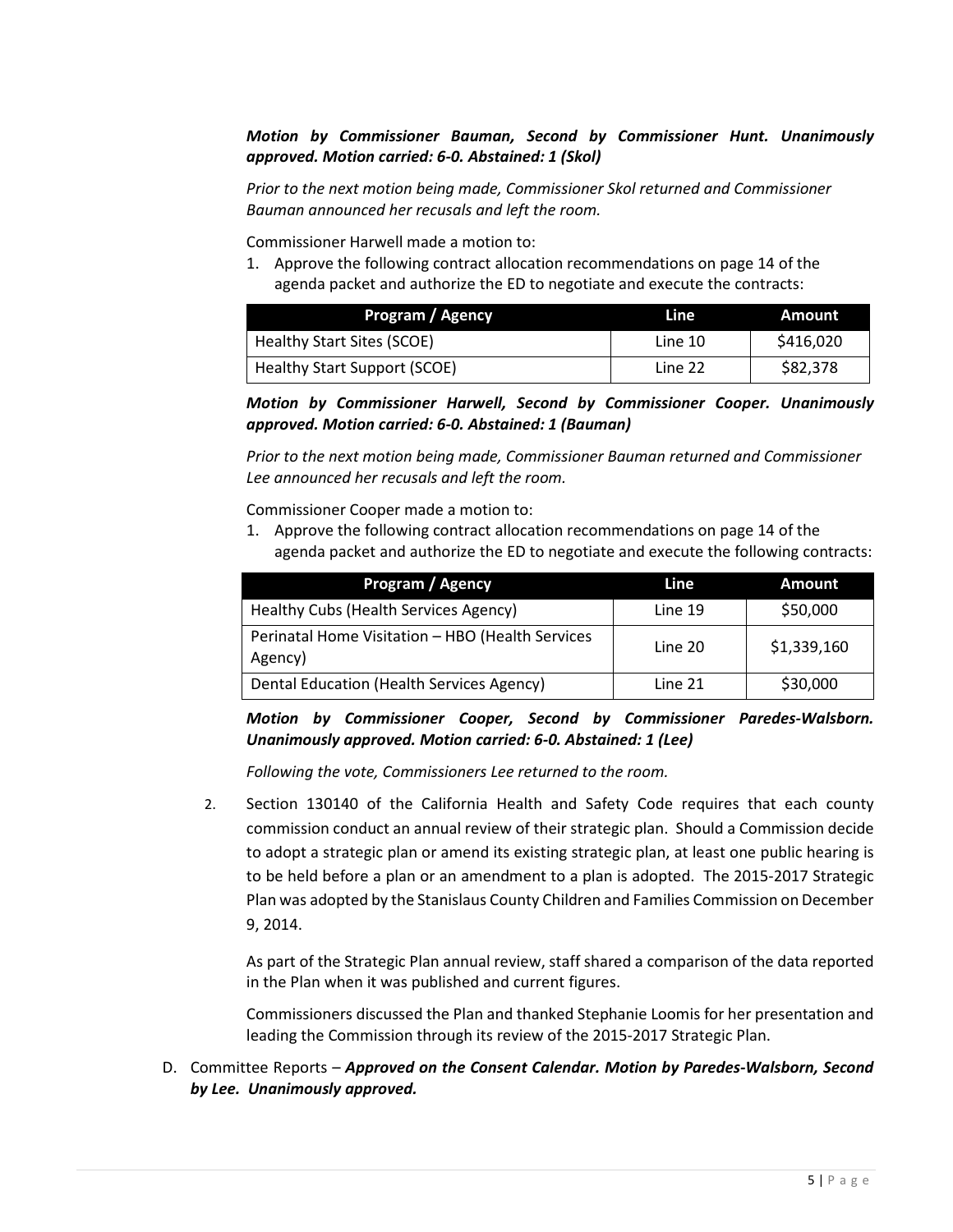- 1. The Commission accepted the minutes for the Administrative Committee meeting held on May 08, 2017 – including the Monthly Contract Financial Report as of March 31, 2017 and the Quarterly Financial Report through March 2017.
- 2. The Commission accepted the minutes for the Operations Committee meeting held on May 11, 2017.
- II. Correspondence None.
- III. Commissioner Reports None.
- IV. Staff Reports
	- David thanked the Community Services Agency and the General Services Agency for their participation and assistance in the Family Resource Center (FRC) Request for Proposal process. He also recognized and thanked Mariposa County Community Services Agency, First 5 San Joaquin, and County Probation for their help reviewing and evaluating the FRC proposals received.
	- David noted several upcoming events, including the Early Care and Education Conference on August 26, 2017, the First 5 Summit in November 2017, and the Child Health, Education and Care Summit in April 2018.
- V. The Commission meeting adjourned at 4:38 p.m.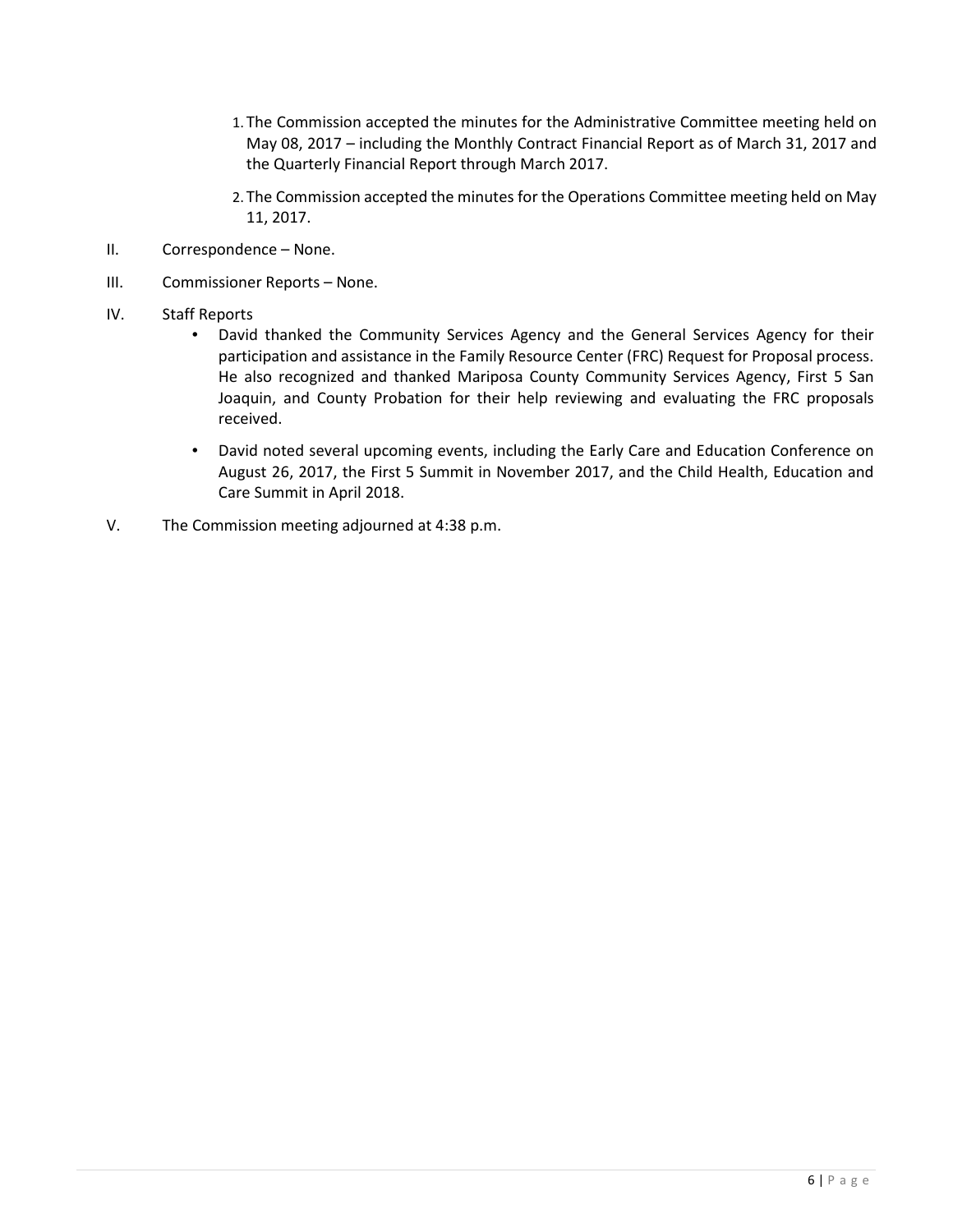

## **STANISLAUS COUNTY DEPARTMENT HEADS 2017 BENEFIT SUMMARY**

| <b>TYPE</b>                                                                                                                                                                                                                                     | <b>SEMI-MONTHLY PREMIUMS</b>                                                                                                                                                                                                                                                                                                                                 | <b>DESCRIPTION</b>                                                                                                                                                                                                                                                                                                                                                                                                                                                                                                                            | <b>SUBJECT TO TAXES</b>                                                                                                                                                  |
|-------------------------------------------------------------------------------------------------------------------------------------------------------------------------------------------------------------------------------------------------|--------------------------------------------------------------------------------------------------------------------------------------------------------------------------------------------------------------------------------------------------------------------------------------------------------------------------------------------------------------|-----------------------------------------------------------------------------------------------------------------------------------------------------------------------------------------------------------------------------------------------------------------------------------------------------------------------------------------------------------------------------------------------------------------------------------------------------------------------------------------------------------------------------------------------|--------------------------------------------------------------------------------------------------------------------------------------------------------------------------|
| <b>MEDICAL</b><br><b>INSURANCE</b><br>STANISLAUS COUNTY<br>PARTNERS IN HEALTH<br>(SCPH)<br><b>OR</b><br><b>ANTHEM BLUECROSS</b><br>Medical Plan Carrier is based on<br>employee's zip code.<br>See Employee Benefit Guide for<br>zip code list. | <b>HDHP WITH HSA</b><br>\$320.74<br><b>Employee Only</b><br>\$641.48<br>$Emplovee+1$<br>Family<br>\$866.02<br><b>EPO</b><br><b>Employee Only</b><br>\$383.52<br>\$767.03<br>$Employee + 1$<br>Family<br>\$1,035.50<br>Health Savings Account (HSA)<br>funded by the County:<br>\$1,250 single per year<br>\$2,100 family per year                            | Employee/dependent HDHP coverage paid<br>at 95%.<br>Employee/dependent EPO coverage paid at<br>80%.<br>Employees working a benefitted percentage<br>schedule will have a reduced employer<br>contribution toward health insurance<br>benefits.<br>$30-34$ hours/week = 75% of the<br>employer contribution<br>35-39 hours/week = $90\%$ of the<br>employer contribution.<br>Employee share will be deducted semi-<br>monthly before tax from paycheck.<br>\$75.00 semi-monthly medical waive credit<br>provided with proof of other coverage. | Premium<br>Federal/State-No<br>FICA/Medicare-No<br>Retirement Contributable-No<br><b>Waive</b><br>Federal/State-Yes<br>FICA/Medicare-Yes<br>Retirement Contributable-Yes |
| <b>DENTAL</b><br><b>INSURANCE</b><br><b>DELTA DENTAL</b>                                                                                                                                                                                        | <b>CORE PLAN</b><br>\$18.25<br><b>Employee Only</b><br>\$36.50<br>$Employee + 1$<br>\$62.53<br>Family<br><b>BUYUP PLAN</b><br>\$32.89<br><b>Employee Only</b><br>\$65.79<br>$Employee + 1$<br>Family<br>\$112.70                                                                                                                                             | Employee/dependent Dental coverage paid<br>at 80% of the Core Plan.<br>Employees working a benefitted percentage<br>schedule will have a reduced contribution<br>toward health insurance benefits.                                                                                                                                                                                                                                                                                                                                            | Premium<br>Federal/State-No<br>FICA/Medicare-No<br>Retirement Contributable-No                                                                                           |
| <b>VISION</b><br><b>INSURANCE</b><br><b>VSP</b>                                                                                                                                                                                                 | <b>CHOICE PLAN</b><br>\$4.28<br><b>Employee Only</b><br>\$8.27<br>$Employee + 1$<br>Family<br>\$11.67                                                                                                                                                                                                                                                        | Employee/dependent Vision coverage paid<br>at 80%.<br>Employees working a benefitted percentage<br>schedule will have a reduced contribution<br>toward health insurance benefits.                                                                                                                                                                                                                                                                                                                                                             | Premium<br>Federal/State-No<br>FICA/Medicare-No<br>Retirement Contributable-No                                                                                           |
| <b>SUPPLEMENTAL</b><br><b>EMPLOYEE AND SPOUSAL</b><br><b>TERM AD&amp;D LIFE</b><br><b>INSURANCE AND CHILD</b><br><b>TERM LIFE INSURANCE</b><br><b>VOYA/RELIASTAR</b>                                                                            | Opt. 1 - \$20,000 - \$ 2.25 EE and SP<br>Opt. 2 - \$30,000 - \$3.38 EE and SP<br>Opt. 3 - \$50,000 - \$5.63 EE Only<br>Opt. 4 - \$100,000- \$11.25 EE Only<br>Opt. 5 - \$150,000- \$16.88 EE Only<br>Opt. 6 - \$200,000- \$22.50 EE Only<br>Opt. 7 - \$250,000- \$28.13 EE Only<br>Opt. 8 - \$300,000- \$33.75 EE Only<br>Opt. 1 - \$10,000 - \$1.25 CH Only | This is a voluntary benefit offered to<br>employees with two options available for<br>spouses. All premiums will be deducted<br>semi-monthly after tax from employee<br>paycheck.                                                                                                                                                                                                                                                                                                                                                             | Premium<br>Federal/State-Yes<br>FICA/Medicare-Yes<br>Retirement Contributable-No                                                                                         |
| <b>BASIC TERM AD&amp;D</b><br><b>LIFE INSURANCE</b><br><b>VOYA/RELIASTAR</b>                                                                                                                                                                    | Regular Employee Basic Term Life<br>$$30,000 - $1.58$                                                                                                                                                                                                                                                                                                        | County pays 100% of Basic Term Life and<br>AD&D insurance premiums.                                                                                                                                                                                                                                                                                                                                                                                                                                                                           | Premium<br>Federal/State-No<br>FICA/Medicare-No<br>Retirement Contributable-No                                                                                           |
| ACCIDENT AND CRITICAL<br><b>ILLNESS INSURANCE</b><br><b>VOYA/RELIASTAR</b>                                                                                                                                                                      | See Employee Benefit Guide for<br>Rates.                                                                                                                                                                                                                                                                                                                     | These are voluntary benefits offered to<br>employees and their dependents. All<br>premiums will be deducted semi-monthly<br>after tax from paycheck.                                                                                                                                                                                                                                                                                                                                                                                          | Premium<br>Federal/State-Yes<br>FICA/Medicare-Yes<br>Retirement Contributable-No                                                                                         |